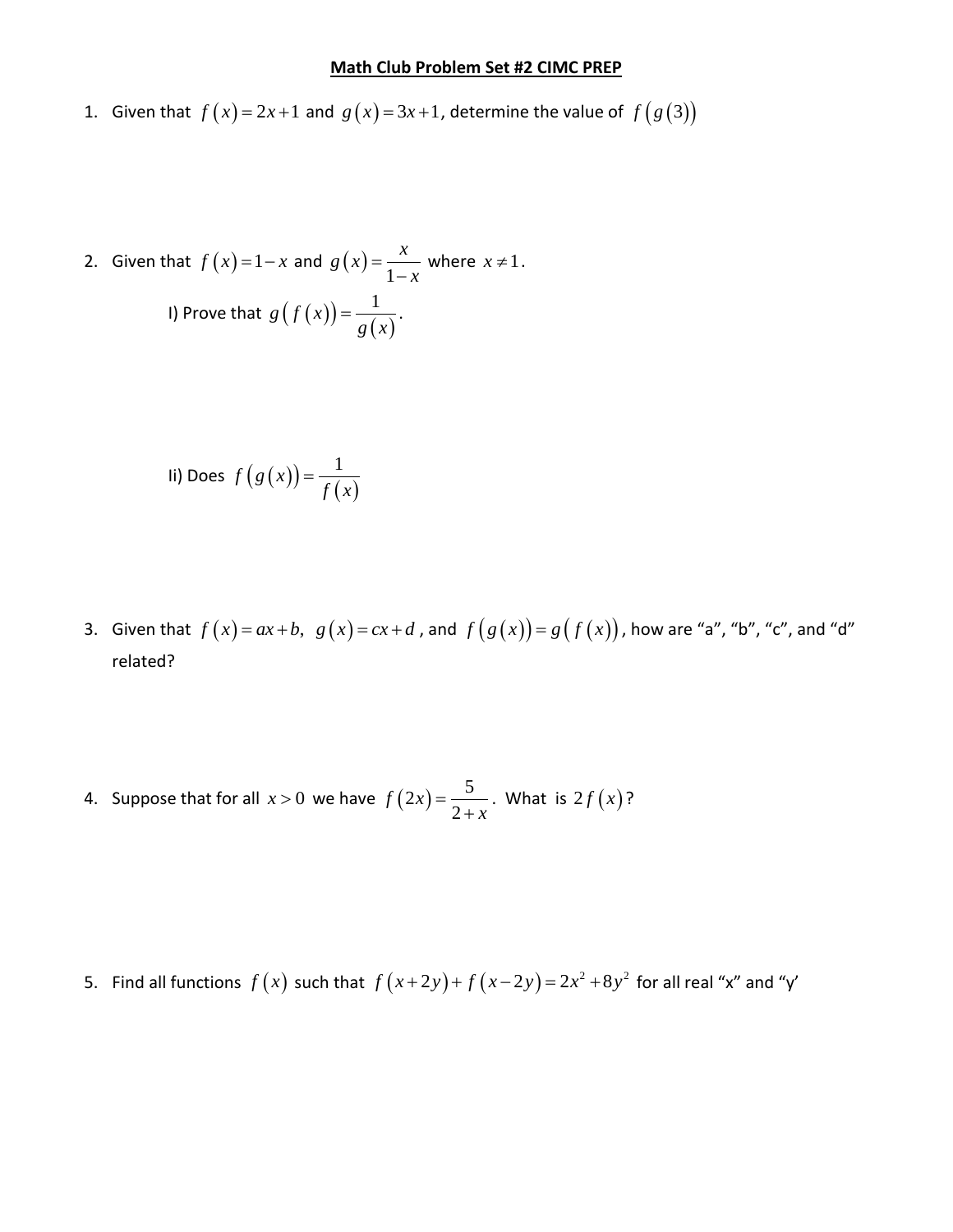- 6. The function "f" is such that  $f(0)=0$  and  $f(2x+1)=2f(x)+3$  for all real "x". Find  $f(1)$ ,  $f(3)$ , and  $f(7)$
- 7.  $F(n)$  is a function such that  $F(1) = F(2) = F(3) = 1$  and  $F(n+1)$  $(n) F(n-1)$  $(n-2)$ 1) =  $\frac{F(n)F(n-1)+1}{F(n-1)}$ 2  $F(n)F(n)$  $F(n)$  $\frac{f(x)}{F(n)}$  $(-1)+1$  $+1) = \frac{F(n)F(n)}{F(n-1)}$ for  $n \geq 3$ . Find  $F(6)$
- 8. The function "f" has a domain and range of [0,1]. Given that  $f(0)=0$  ,  $f(1)=1$ ,

$$
f\left(\frac{x+y}{2}\right) = \frac{f(x)+f(y)}{2}
$$
 for all  $x, y \in [0,1]$ . Find all possible values of  $f\left(\frac{1}{2}\right)$  and  $f\left(\frac{1}{3}\right)$ 

9. If 
$$
f(x-y) = f(x) \times f(y)
$$
 for all "x" and "y", and  $f(x) \ne 0$ . Find all possible values of  $f(1977)$ 

10. Let 
$$
f(x) = \frac{x+1}{x+c}
$$
. If  $f(f(x)) = x$  for all values of "x", find the value of "c".